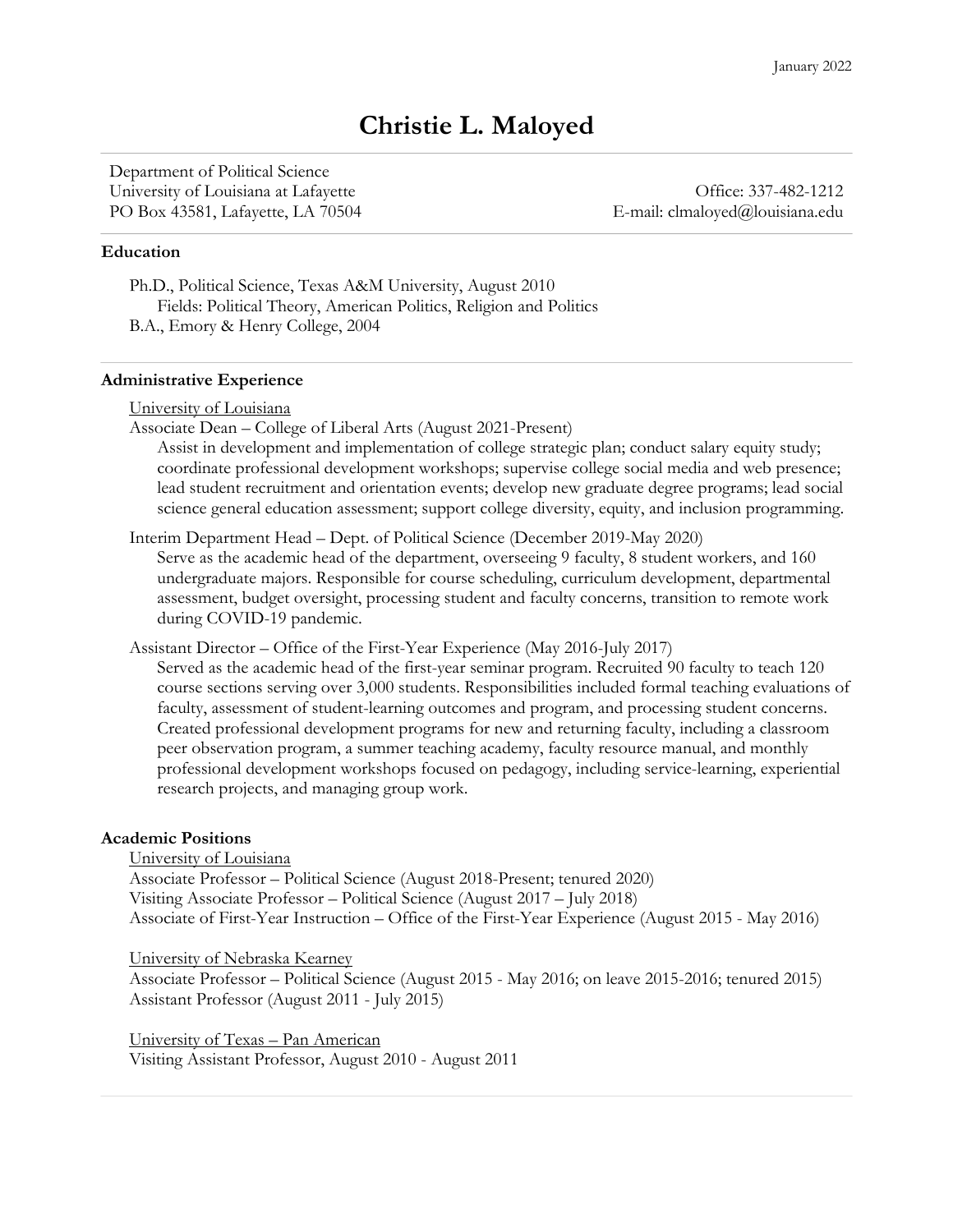# **Books**

*The Party is Over: The New Louisiana Politics*, Co-edited with Pearson Cross, LSU Press, Forthcoming February 2022.

# **Peer-Reviewed Articles**

- "Hypocrisy and Democratic Leadership in Benjamin Franklin's Political Thought," *The Political Science Reviewer* 44 (2) 2020: 479-508*.*
- "Dante's Monarchia as Political Satire," in *Midsouth Political Science Review*, with Mary Elizabeth Sullivan, 19 (1) 2018: 1-24.
- "Actionable Data Projects: Social Science and Service-Learning in General Education Courses," *Journal of Political Science Education*, 12 (2) 2016: 115-127.
- "*Mad Men* and the Virtue of Selfishness," *Journal of Popular Film and Television*, 42 (1) 2014: 16-23.
- "Much Ado About Texas: Civics in the Social Studies Curriculum," with J. Kelton Williams, *The History Teacher*, Vol. 47 (1), 2013: 25-40.
- "Place-Based Civic Education and the Rural Leadership Crisis," with J. Kelton Williams, *Great Plains Research*, Vol. 23 (Fall), 2013: 127-135.
- "A Liberal Civil Religion: William Penn's Holy Experiment." *Journal of Church and State*, Vol. 55 (4), 2013: 669-689.
- "Reverend John Witherspoon's Pedagogy of Leadership," with J. Kelton Williams, *American Educational History Journal,* Vol. 39 (2), 2012: 349-364.

#### **Chapters in Edited Volumes**

- "The Democratic Impulse in Post-Apocalyptic Films," with J. Kelton Williams, in *The Politics of Fear*, ed. Damien Picariello, Palgrave Macmillian, 2020: 47-57.
- "The Death of Jeremiah? Marilynne Robinson and Covenant Theology," in *A Political Companion to Marilynne Robinson*, eds. Shannon Mariotti and Joseph H. Lane, Jr., University Press of Kentucky, 2016: 195-222.
- "Service Guarantees Citizenship: *Starship Troopers* and Democracy," with Ted Henry Brown, in *Poli Sci Fi*, eds. Michael A. Allen and Justin S. Vaughn, Routledge, 2016: 37-49.
- "Ender's Dilemma: Realism, Neo-liberalism, and the Politics of Power," with Ted Henry Brown, in *Ender's Game and Philosophy*, ed. Kevin Decker, Wiley Blackwell, 2013: 202-211.

## **Selected Other Publications**

"Develop Democracy as a Habit," *The Daily Advertiser*, Editorial, September 26, 2016.

"How to Avoid Political Posturing about State Standards for Civics Instruction in American Schools," *SSN Key Findings*, Scholar Strategy Network, June 2014.

# **Works in Progress**

*Civic Habits: Recovering the Practice of Citizenship in American Education* – Book Manuscript.

"A Lived Civil Religion? Theory and Practice in Early Pennsylvania," chapter with Andrew R. Murphy.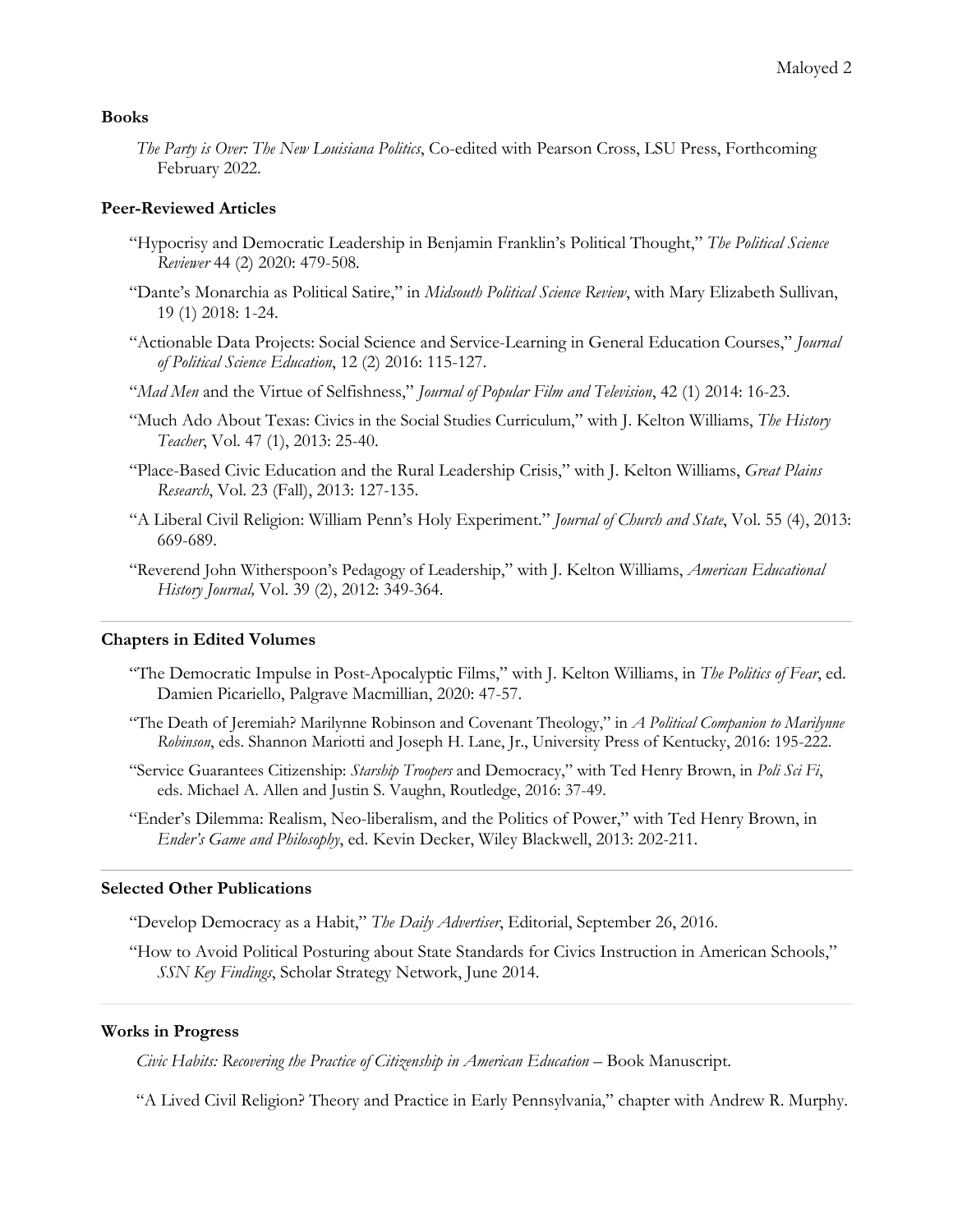### **Fellowships and Awards**

- Summer Research Institute Fellowship, for project: "Teaching Civic Habits: Pragmatism, Democracy, and Education," Benson Center for the Study of Western Civilization, University of Colorado, July 2021.
- Anthony Moroux Endowed Research Professorship in Political Science, Louisiana Board of Regents, 2019-Present.

Innovator Award, League of Women Voters of Lafayette, October 2019.

Excellence in Advising Award, University of Louisiana at Lafayette, 2018-2019.

"20 Under 40" - Acadiana Leadership Award, Lafayette, LA, October 2018.

Outstanding Honors Teacher of the Year Award, University of Nebraska Kearney, 2012-2013.

## **Teaching Experience**

American Political Thought Ancient Political Thought Democratic Political Thought Modern Political Thought The Good Citizen Religion and Politics

State and Local Politics Introduction to American Government Democracy as a Political Idea Presidency Congress Food, Politics, and Justice

# **Workshops Delivered**

"Student Civic Engagement: 2021 and Beyond," LSU-Alexandria, January 20, 2021.

- "Election 2020: Understanding the Amendments and Ballot Propositions," *The 705: Young Acadiana Leaders*, October 7, 2020.
- "Understanding and Engaging Local Government in Lafayette Parish," *Leadership Institute of Acadiana*, April 12, 2019; Sept. 19, 2019; June 19, 2020; July 10, 2020.
- "Student Voter Engagement: Why and How," Welcome Black Summit: African American Student Engagement Conference," August 16, 2019.
- "Geaux Vote: Civic Engagement and Voter Registration," UL Residential Assistant Training, September 23, 2018.
- "Engaged Teaching," New Faculty Orientation, August 15, 2017.
- "Creating and Re-Creating Your Syllabus," *The Teaching Hour Workshop Series*, with Robert McKinney, December 13, 2016.
- "Teaching Freshman Students: UNIV 100 Instructor Training," July 26, 2016; August 8 & 16, 2016, May 9-12, 2017.

"Beyond the Lecture: Active Learning Strategies," with Mike Williams. July 15, 2016.

"Grading 101," with Mike Williams. July 14, 2016.

"Developing an Effective Syllabus," with Mike Williams. July 13, 2016.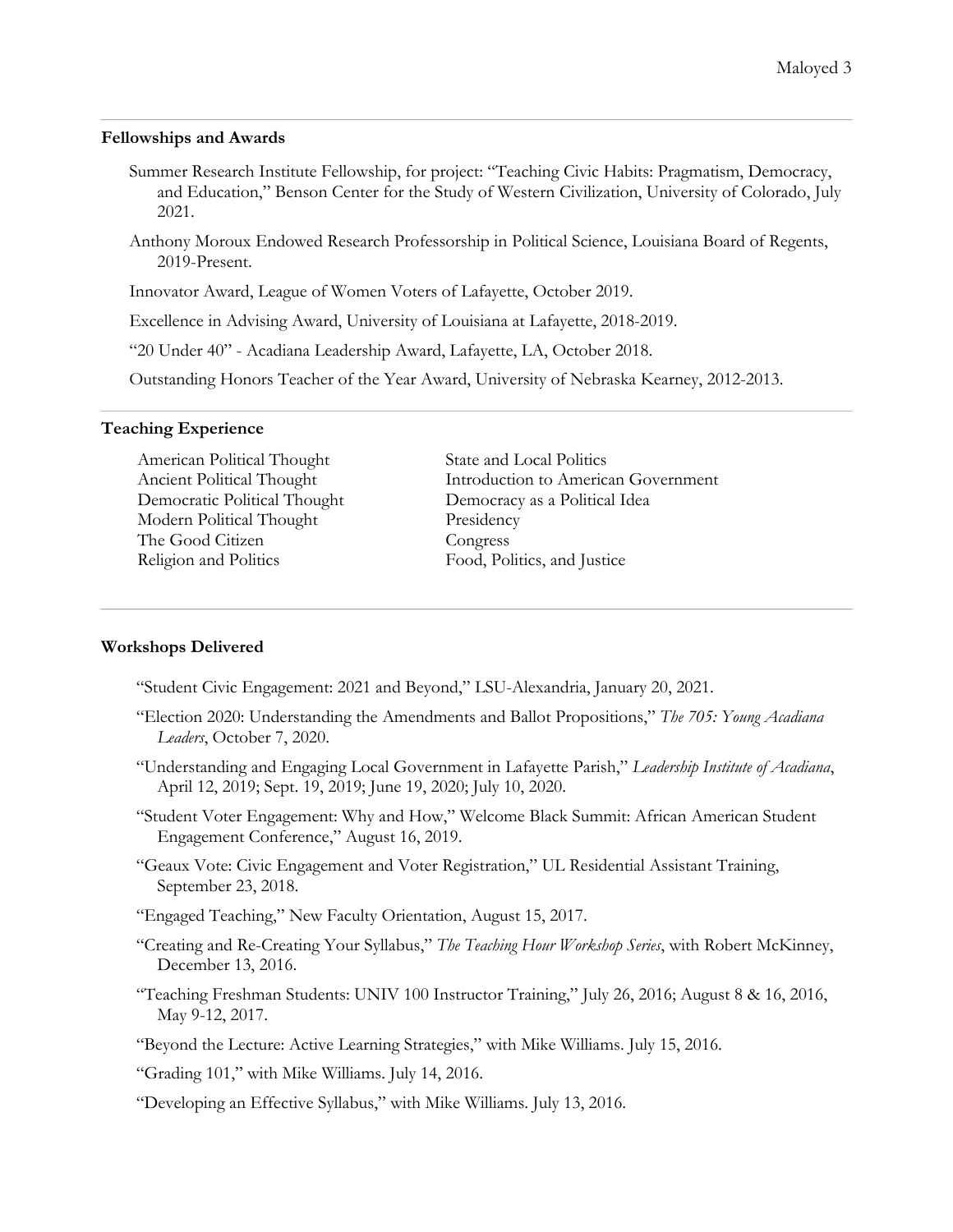# **Selected Conference Presentations**

- "Training Citizens: Progressivism, Social Efficiency, and Self-Help," Paper Presentation, American Political Science Association, Virtual Meeting, 2021.
- "How to Be a Better Academic Ally," Panelist, Southern Political Science Association, Virtual Meeting, 2021.
- "Determined to Rise: The Woman's Suffrage Movement in Louisiana," Panelist, *Vermilionville*, Lafayette, Louisiana, September 28, 2020.
- "The Long Arm: PTSD and Voting in the Black Community," Panelist, *Conversation Starters*, Lafayette, LA, July 24, 2020.
- "Identity Politics in the Age of Trump," Panelist, Southern Political Science Association, San Juan, January 2020.
- "Training Hypocrites: The Role of Hypocrisy in American Leadership Studies," Poster presented at the American Political Science Association Conference, Washington D.C., 2019.
- "The Politics of Self-Help: The pursuit of happiness and loss of the common good," Paper presented at the Southern Political Science Association Conference, Austin, TX 2019.
- "Voter Turnout and the Timing of Local Elections," Panelist, Blanco Public Policy Center, University of Louisiana at Lafayette, September 2018.
- "Can Civil Religion Be Uncivil?" Paper presented at the American Political Science Association Conference, Boston, September 2018.
- "Contract of Covenant?," Invited presentation for the "Is the Social Contract Broken?" conference, *Eric Voegelin Institute,* LSU, Baton Rouge, April 2018.
- "Uncivil Religion: Trump, Political Polarization, and Changes in Religious Rhetoric," Paper presented at the Southern Political Science Association Conference, New Orleans, January 2018.
- "Get off my Lawn! The Millennial Generation Identity in Print Media, 1997-2016," with Ted H. Brown. Paper Presented at the Northeaster Political Science Association Conference, Philadelphia, November 2017.
- "Civic Habits: Developing a Practice of Civic Education in America," Paper presented at the Southern Political Science Association Conference, New Orleans, January 2017.
- **"**Civil Religion vs. Public Religion in the American Founding Era," Paper presented at the Western Political Science Association Annual Conference, Las Vegas, April 2015.
- "Teaching Democracy: Connecting Theory to Service and Experiences," with Peter Longo, Shelby Rowan, Adam Ripp, William Pettit, and Audrey Grant, National Collegiate Honors Council Annual Conference, Denver, November 2014.
- "Political Theory, Political Engagement, and Honors Education," with Joseph H. Lane, Jr. and Kevin Dooley, Roundtable Discussant, National Collegiate Honors Council Annual Conference, Denver, November 2014.
- "Actionable Data Projects: Social Science and Service-Learning in General Education Courses," Paper presented at the American Political Science Association Teaching and Learning Conference, Philadelphia, February 2014.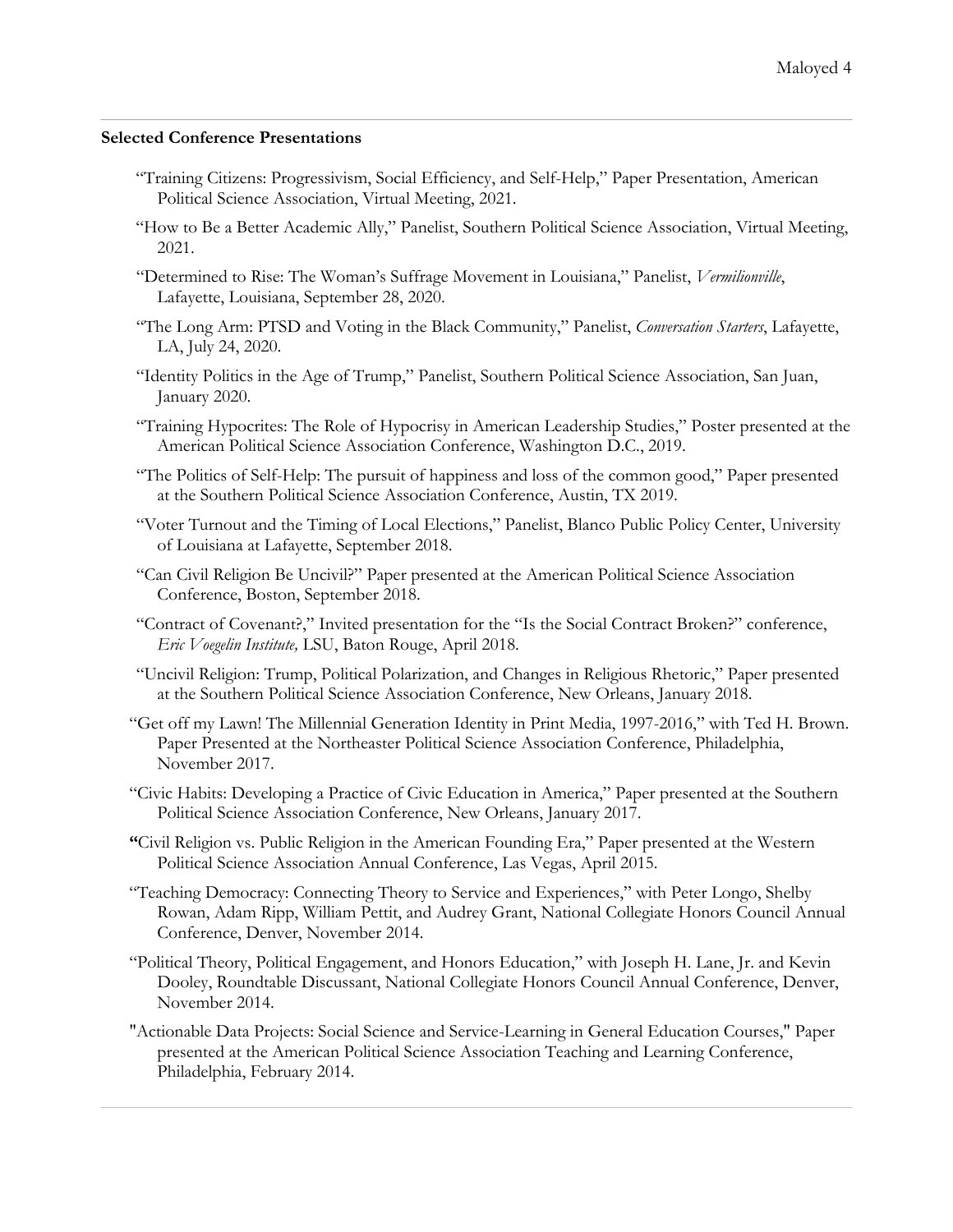# **Professional Development**

- Participant, Essential Facilitation DEI Training & Certification Course, Conversation Starters, March 2021.
- Participant, Faculty Success Program, National Center for Faculty Development & Diversity, August November 2020.

Selected Participant, Leadership Institute of Lafayette, Class XXXII, January 2019 – November 2019.

Participant, "ULearn Certified Online Teacher," University of Louisiana at Lafayette, November 2017.

Participant, AAC&U's Conference on *General Education and Assessment – From My Work to Our Work*, New Orleans, LA, February 18-20, 2016.

# **Service**

# **Department and University Service**

Faculty Advisor, Pi Sigma Alpha – Political Science Honor Society (August 2016-Present).

Assessment Coordinator, Dept. of Political Science and Social and Behavioral Sciences – General Education (Fall 2017 – Present).

Committee Member, General Education Committee (January 2016-Present).

Member, Blanco Public Policy Director, Search Committee (August 2018-December 2018).

Judge, "Make UL Debate Again," Hosted by the Black Student Union (October 2018).

Member, Quality Enhancement Plan Committee (August 2017 – December 2017).

Strategic Plan Implementation Committee, (June 2017 – December 2017).

Executive Director of Student Success, Search Committee, (July 2017 – November 2017).

Committee Member, Assessment Council, (January 2016-July 2017).

Constitution Day Committee, (February 2016-August 2020).

Committee Member, The Teaching Hour Workshop (August 2016-July 2017).

Freshman Orientation, "Academic Boot Camp," (Summer 2016, 2017).

# **Professional**

- Co-Chair, Civic Engagement Section's Civic Education Committee– American Political Science Association, (August 2021 – Present).
- President, SPSA Women's Caucus, Southern Political Science Association, (January 2020-January 2021, Vice President 2019, Recording Secretary 2018).
- Panel Discussant, Southern Political Science Association (2017, 2019, 2020); Northeastern Political Association Conference, Philadelphia, PA (2017).
- Journal Reviewer: American Political Science Review; American Journal of Political Science; Midsouth Political Science Review; New Political Science; Polity; Political Research Quarterly; PS: Political Science and Politics.

Book Reviewer: Bloomsbury Press; Oxford University Press; Soomo Publishing.